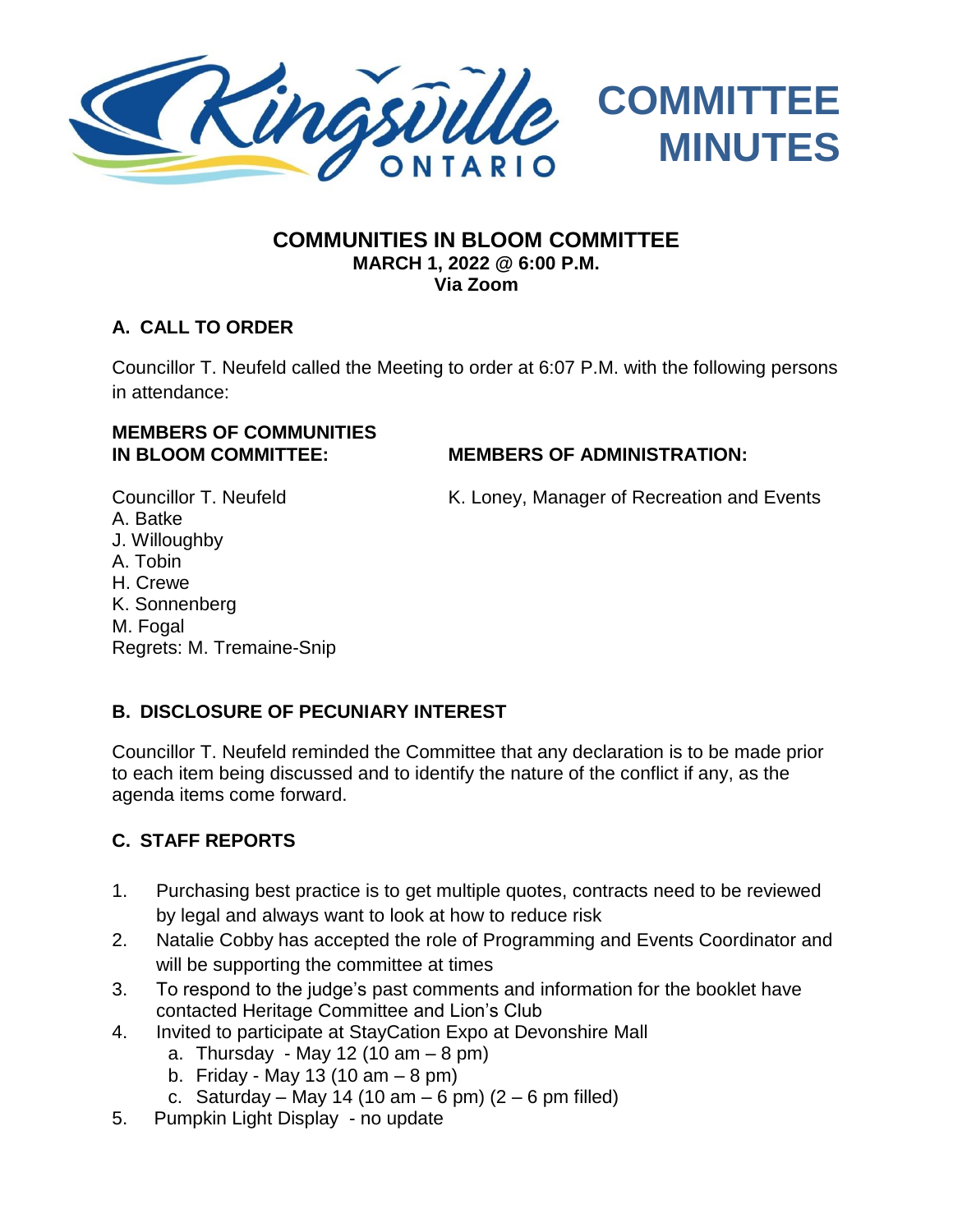

- 6. New Community Betterment [https://www.kingsville.ca/en/our](https://www.kingsville.ca/en/our-community/environmental-initiatives.aspx)[community/environmental-initiatives.aspx](https://www.kingsville.ca/en/our-community/environmental-initiatives.aspx)
	- a. CIB judging categories need to be updated
- 7. Town Grants Earth Day a. Invitation to Rotary to learn what they are doing for Earth Day
- **008-2022** Moved by F. Fogal, seconded by J. Willoughby to receive the report as presented

## **CARRIED**

#### **D. MINUTES OF THE PREVIOUS MEETING**

- 1. Communities in Bloom Committee Meeting Minutes February 1, 2022
- **009-2022** Moved by M. Fogal, seconded by A. Tobin to receive the minutes of the Community in Bloom Committee Meeting dated February 1, 2022.

#### **CARRIED**

#### **E. NEW AND UNFINISHED BUSINESS**

- 1. Bee Friendly Activities
	- a. Application is done and will be submitted
	- b. Meet with the Town of Midland to learn their processes
		- i. Created no-mow zones
		- ii. Two murals created
	- c. Pollinator week activity
		- i. There is a spot behind the new park in Ruthven between the park and drain that could be a "no mow zone" or pollinator garden and at York Park and possibly a berm at the arena.
	- d. Pollinator Signs June  $20 26$ <sup>th</sup>
		- i. Reviewed a no mow sign that says, "Can you resist the urge to clean up your gardens until after temperature is consistently above 10C or 50F degrees. Many butterflies, bees and other pollinators are currently overwintering in the dead leaves and hollowed-out stems of last year's plans. If you clean your garden now, you will literally be throwing away this year's butterflies, bees and other beneficial pollinators.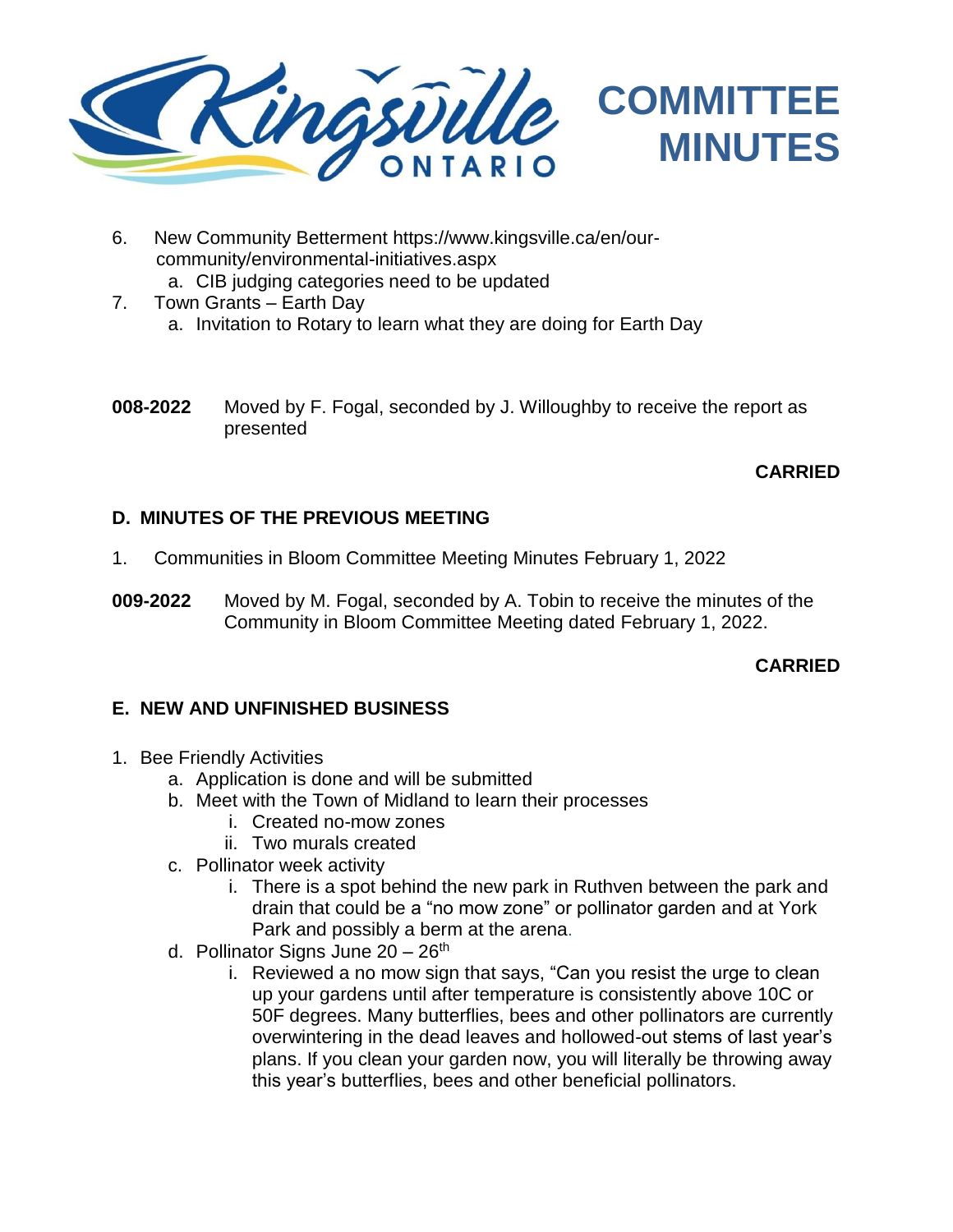

Moved by Heather Crew that staff investigate a cost for 50 lawn signs, seconded by A. Tobin.

## **CARRIED**

- 2. CIB Celebrating Year of the Garden 200 Vendors contacted:
	- a. Greener Farms will be in the "speaker's corner" and donate a door prize
	- b. Jack Miners
	- c. Orteliza
	- d. Holistic health
	- e. Indigenous Painter
	- f. Conservation Ontario
	- g. Kingsville Horticulture Society bring a gift
	- h. ASK vendor/exhibitor and also have an art activity table
	- i. Essex County Nature
	- j. Canadian Wildlife Foundation
	- k. Home Hardware
	- l. ERCA

Other places to invite:

- m.Estate of Health
- n. Sun Parlor Honey
- o. Lee Valley

Scouts have been invited to participate to do a fundraiser by offering refreshments.

- 3. Adopt a trail Clr. T. Neufeld
	- a. Learned from ERCA; they do not have a formal program to adopt a trail.
- 4. Earth Day
	- a. To partner with Rotary Club to next meeting
- 5. Mural at Lakeside
	- a. ASK to take the lead
	- b. Astrid, Karin and Karen to meet to review process
	- c. To bring a budget back to the committee next meeting
- 6. Yellowfish Clr. T. Neufeld
	- a. Has spoken with Public Works and they have said this can be done
	- b. Would like to include youth and the community in the painting.